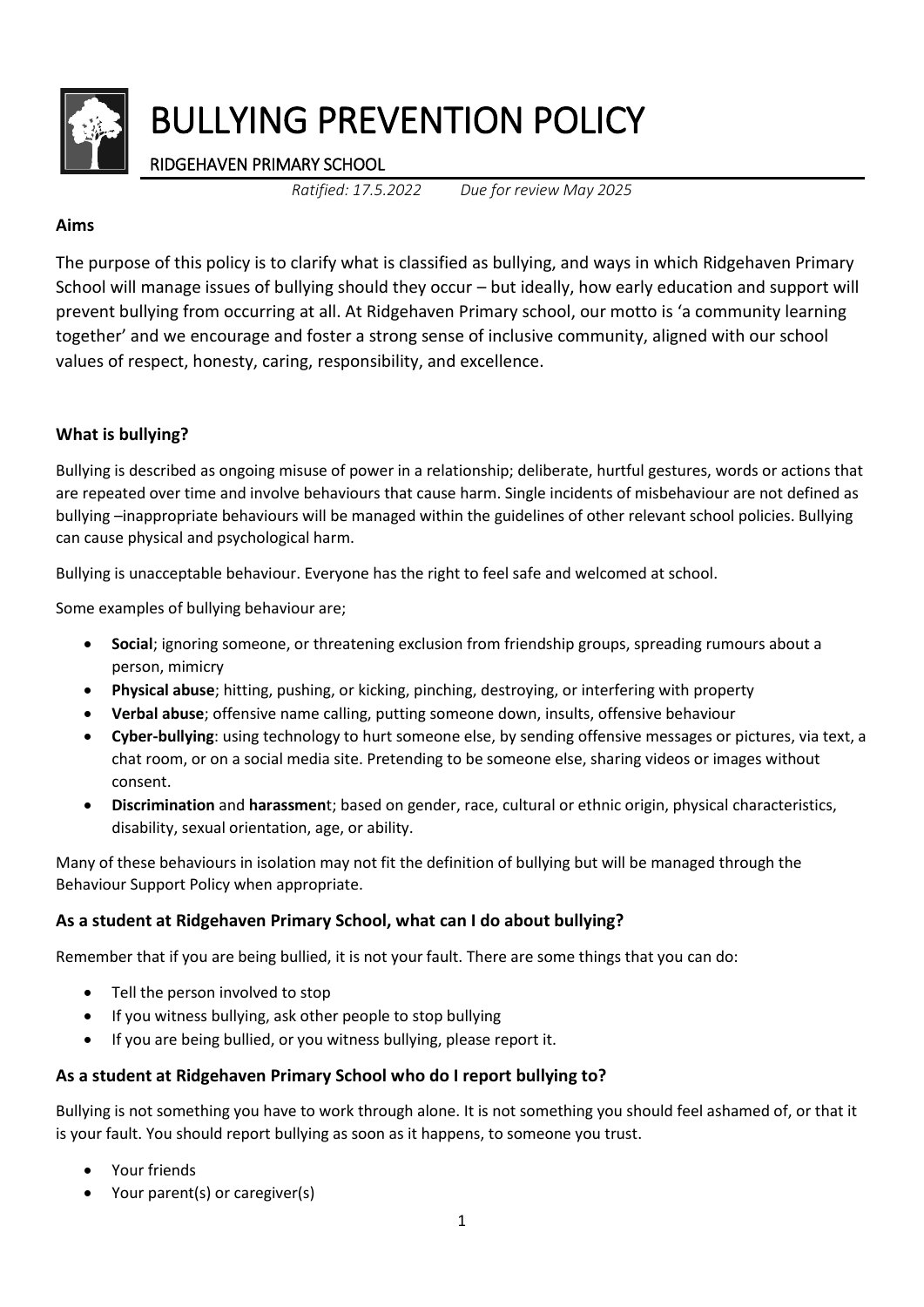

# RIDGEHAVEN PRIMARY SCHOOL

*Ratified: 17.5.2022 Due for review May 2025*

- Your teachers, school counsellor, School Leader, or Principal
- Out of School House Care (OSHC)

You can also seek support at:

Youth Helpline 1800 55 1800 o[r www.kidshelpline.com.au](http://www.kidshelpline.com.au/)

#### **How do you report bullying?**

- Face-to-Face
- Schedule a meeting
- Problem Box
- Message your teacher

## **Give as much information as possible. This might include:**

- Who was involved, including who engaged in the bullying behaviour, who the behaviour was directed at, witnesses to the behaviour, and if anyone tried to stop it.
- When the incident happened
- Where the incident took place
- What the bullying behaviour was

# **At Ridgehaven Primary School, how do we respond to incidents of bullying?**

Each situation is unique and requires a personalised approach by the school dependent on the needs of the students involved, and the right of all students to have a safe learning environment. We will listen and talk to both the person being bullied, and the person(s) who responsible for bullying, to give us a starting point for ending the bullying and preventing further incidents.

#### **Investigation**

Staff may speak about the incident with:

- Students
- Parents or Caregivers
- Other staff
- Any other witnesses or people involved

#### **Communication & Documentation**

- Communicate regularly with all caregivers when bullying occurs.
- All incidents and subsequent investigations will be documented in line with the Department of Education's procedures.

#### **Outcomes**

- Negotiated consequences for the bully (dependent on the nature of the incidents, for example, suspension for cyber-bullying which occurs off campus)
- A formal warning
- Contact with parents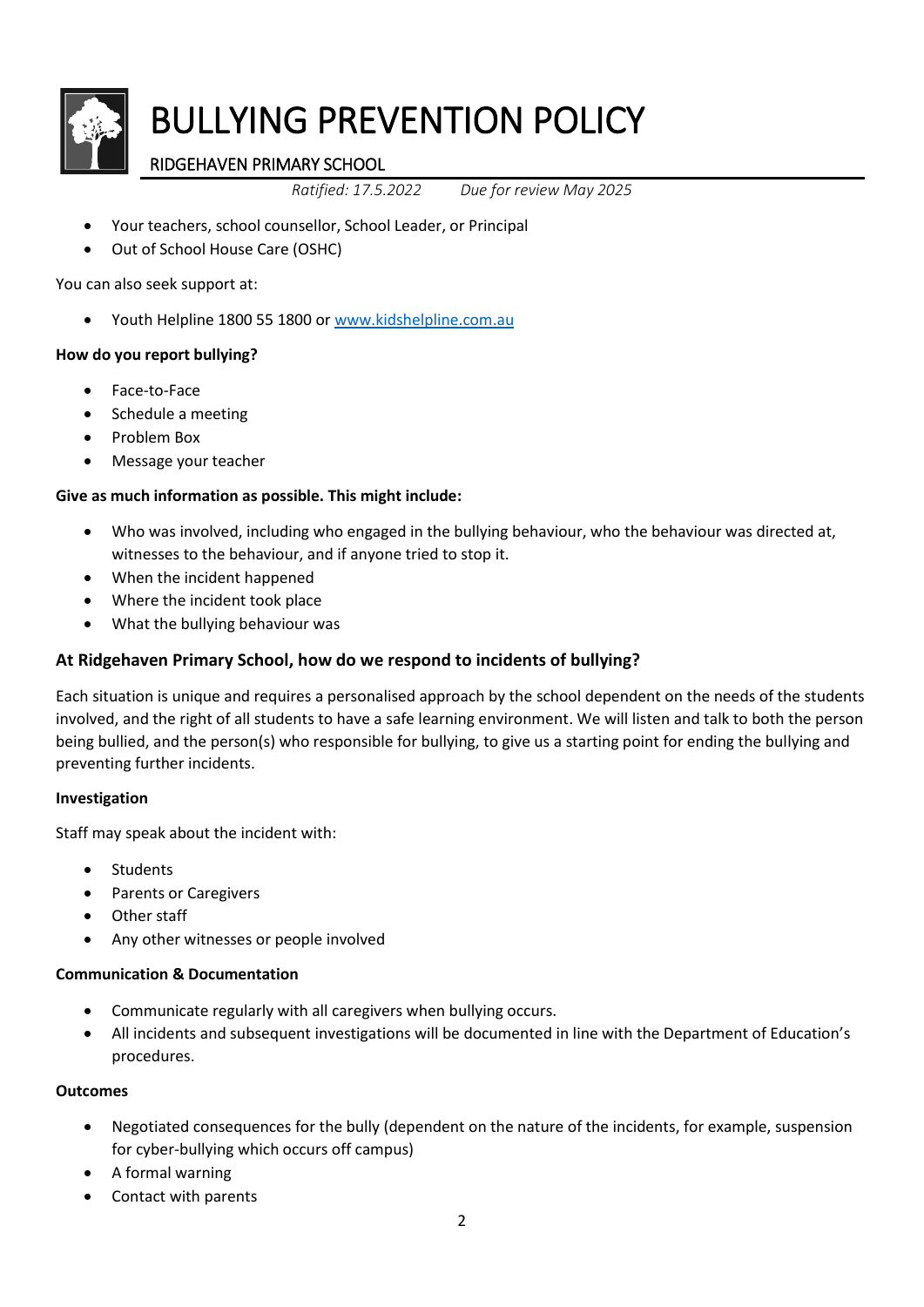

# RIDGEHAVEN PRIMARY SCHOOL

*Ratified: 17.5.2022 Due for review May 2025*

- Take home suspension
- Exclusion and mediation processes
- Repair and restore relationships
- Ongoing support for students involved.

## **Bullying Prevention Strategies**

Education is key to preventing bullying from occurring. Children are still learning how to interact with each other and the world, and we work to prevent bullying by modelling and promoting positive behaviour.

## **Action**

- Using our positive school values (Caring, Honesty, Excellence, Respect and Responsibility) to create a respectful, inclusive, and welcoming environment.
- Valuing and celebrating diversity, inclusion, and respect, and creating a caring and safe environment for students.
- Explicitly model and promote positive behaviour, leading by example.
- Continually developing policies and strategies to promote student safety.

## **Roles of Staff**

- Teaching students in their class programs about respectful relationships; addressing violence prevention, conflict resolution, anger management and problem solving.
- Ongoing education for all students on how to prevent, identify, respond and report to bullying.
- Ongoing training and support for all staff to build confidence and capacity to identify, prevent and respond to bullying.
- Have regular check ins with at risk students to make sure they are adequately supported.

#### **Roles of caregivers**

- Model and encourage respectful, safe, and inclusive behaviours at home.
- Have discussions with children about what bullying is and educate them in ways to be both be safe when it comes to bullying (online and in person) and teach them not to engage in bullying behaviours.
- Report incidents to the school and follow the procedures as outlines in this policy.
- Check in with students regularly around their usage of technology
- Support students to continue to attend school while the issue is being resolved.

#### **Role of Students**

- Behave in the Ridgehaven way treating others with kindness, respect, inclusiveness and caring, both online and in person.
- Learn to identify bullying to keep yourself, and other students safe.
- Support other students by stepping in when it is safe, and by seeking help from adults.
- If one of your friends is engaging in bullying behaviour, support them to act in safer, caring and more inclusive ways.